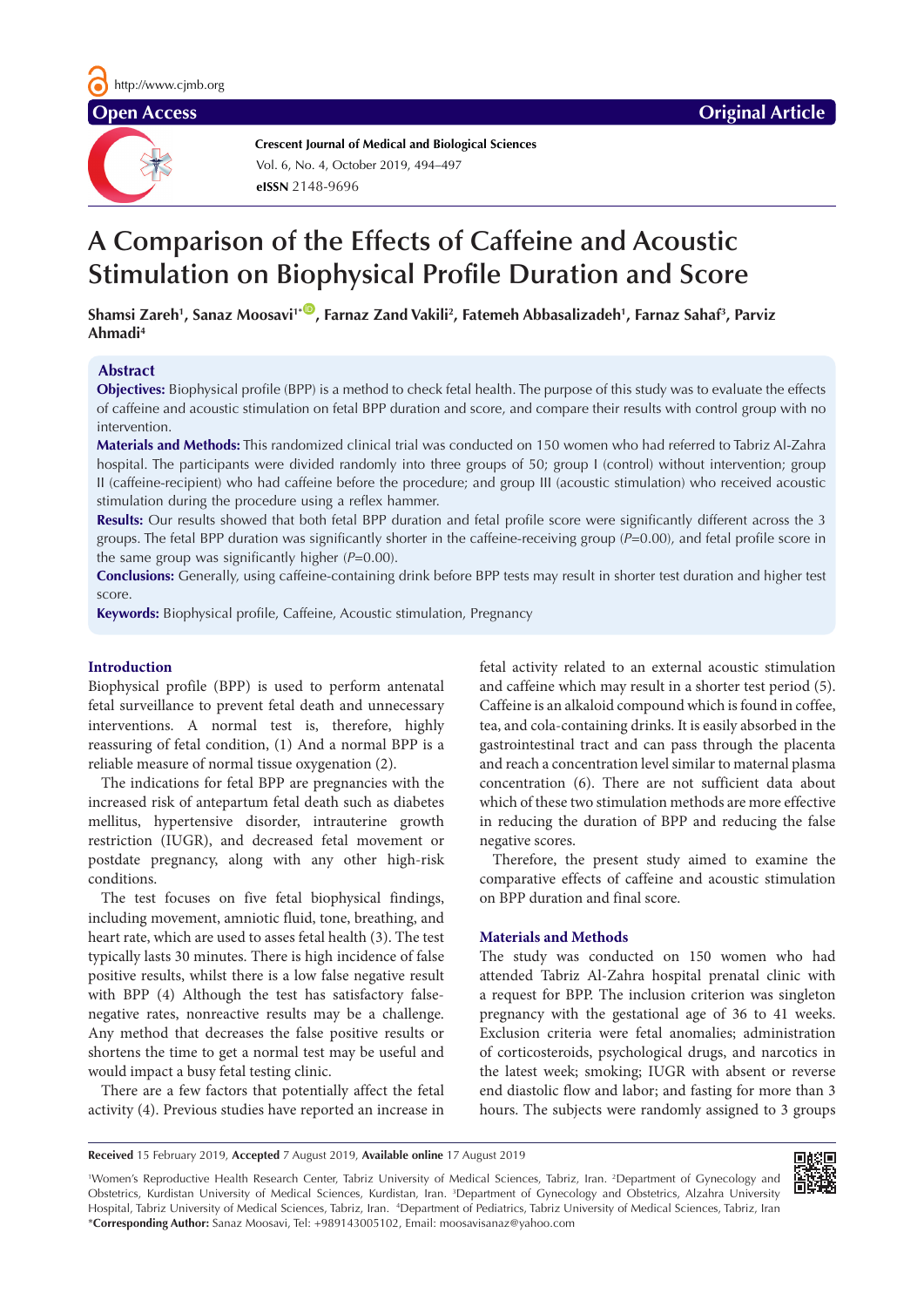by sequentially labeled, opaque sealed envelopes that were arranged by a computer-generated random list with equal numbers in each arm by a person not related to the protocol. They were asked to avoid eating 1 hour before the test in order to diminish the effect of meals on fetal activity (7). All ultrasound exams were performed by a fellow in maternal fetal medicine and in the clinic setting. The ultrasound machine was Phillips Affinity 50, and the used probe was C6-2.

The patients were in the supine position during the exam and a small bedroll was placed under their right buttock to keep them in the left lateral position. There were three groups of 50 participants: group I (control) received no intervention; group II (acoustic stimulation) received acoustic stimulation during the procedure using a reflex hammer and an iron tube, 3 times in first, 5th, and 10th minutes; and group III (caffeine-recipient) had caffeine as a cup of French coffee made with electronic coffee maker which contained 120 mg caffeine and up to 200 mL milk without sugar, 30 minutes before the procedure. The participants were then compared in terms of the BPP duration (to get the score of 8) and final score. The test duration was recorded using a timer. Then a nonstress test (NST) was done as a part of BPP after the BPP test in another room which lasted 20 minutes.

During BPP, five vital aspects of fetus are evaluated and each one is scored as 0 or 2:

- 1. Fetal breathing: Fetal chest movements when it rehearses breathing; if there is 30 seconds of breathing during 30 minutes of study, the score is 2 otherwise the score is 0.
- 2. Fetal heart rate: As NST; if there are 2 accelerations of 15 beats per minute with a duration of 15 seconds, the score is 2 otherwise it is 0.
- 3. Fetal movements: The number of movements recorded in 30 minutes; if there are 3 movements, the score is 2 otherwise it is 0.
- 4. Fetal tone: The act of 1 extending and then flexing limbs; if there is 1 action, the score is 2 otherwise it is  $0$ :
- 5. Amniotic fluid volume: If there is a single pocket depth of at least 2 cm, the score is 2 otherwise it is 0.

Scores 8 to 10 are "reassuring" if the amniotic fluid score is 2. If the fetal score is 6, the test should be repeated depending on the gestational age. By the score 4, the test should be performed the same day, and if the result is the same, termination should be considered. With a score less than 4, termination is mandatory (3).

The aim of this study was to evaluate the effect of caffeine on fetal activity, BPP score, and duration, as well as comparing the acoustic stimulation and caffeine with no stimulation on duration of BPP and the final score.

Statistical analyses were performed using the SPSS (Statistical Package for Social Science) version 15.0. Data were analyzed by one-way ANOVA and Pearson chisquare test. Results were reported as a mean ± SD. Results were considered significant at  $P < 0.05$ .

### **Results**

A total of 150 women participated and completed the study.

The demographic characteristics of the participants are summarized in Table 1. All demographic variables had a normal distribution, and 3 groups were comparable regarding the variables.

Table 2 shows BPP duration for getting a full score or fulfilling the 30 minutes by three groups. Based on the results of the Kruskal-Wallis test, both variables of fetal BPP duration and fetal profile score significantly varied across the three groups  $(P=0.00)$ ; considering the mean rank value, the significant difference was seen in the caffeine-receiving group. The fetal BPP duration was significantly shorter in the caffeine-receiving group and fetal profile scores were significantly higher in the same group compared to other groups.

The chief complaints of patients are summarized in Table 3. Regarding the complications of pregnancy in patients, in group I, 13 patients had positive history, including 1 case with chronic hypertension, 7 cases with preeclampsia or pregnancy-induced hypertension, 3 cases with gestational diabetes mellitus, and 2 cases with epilepsies. In group II, 6 patients were recorded with positive history, including 5 patients with pregnancy-induced hypertension and 1 case with gestational hypertension. In group III, there were 16 patients with positive history, including 8 patients with preeclampsia or pregnancy-induced hypertension, 1 case with epilepsy, 1 case with overt diabetes mellitus, and 6 cases with gestational diabetes mellitus.

| <b>Variable</b>      | <b>Group I-Control</b> | <b>Group II- Acoustic</b> | <b>Group III-Caffeine</b> | P-Value |
|----------------------|------------------------|---------------------------|---------------------------|---------|
| Age                  | $29.6 \pm 5.7$         | $29.8 \pm 5.4$            | $29.8 \pm 5.8$            | NS      |
| Gestational age (wk) | $36.8 \pm 0.9$         | $36.8 \pm 0.9$            | $37.1 \pm 1.0$            | NS      |
| Gravid               | $2.3 \pm 1.1$          | $2.3 \pm 1.0$             | $2.1 \pm 1.0$             | NS      |
| Parity               | $1.0 \pm 0.8$          | $0.9{\pm}0.8$             | $0.9{\pm}0.8$             | NS      |
| Abortion             | $0.3 \pm 0.6$          | $0.4 \pm 0.7$             | $0.3 \pm 0.5$             | NS      |
| Alive                | $0.8 \pm 0.7$          | $0.7 + 0.7$               | $0.8{\pm}0.8$             | NS      |
| Weight               | $72.8 \pm 8.2$         | $74.6 \pm 9.1$            | $74.9 \pm 6.9$            | NS      |

**Table 1.** Demographic Characteristics of Patients

NS: Non-significant.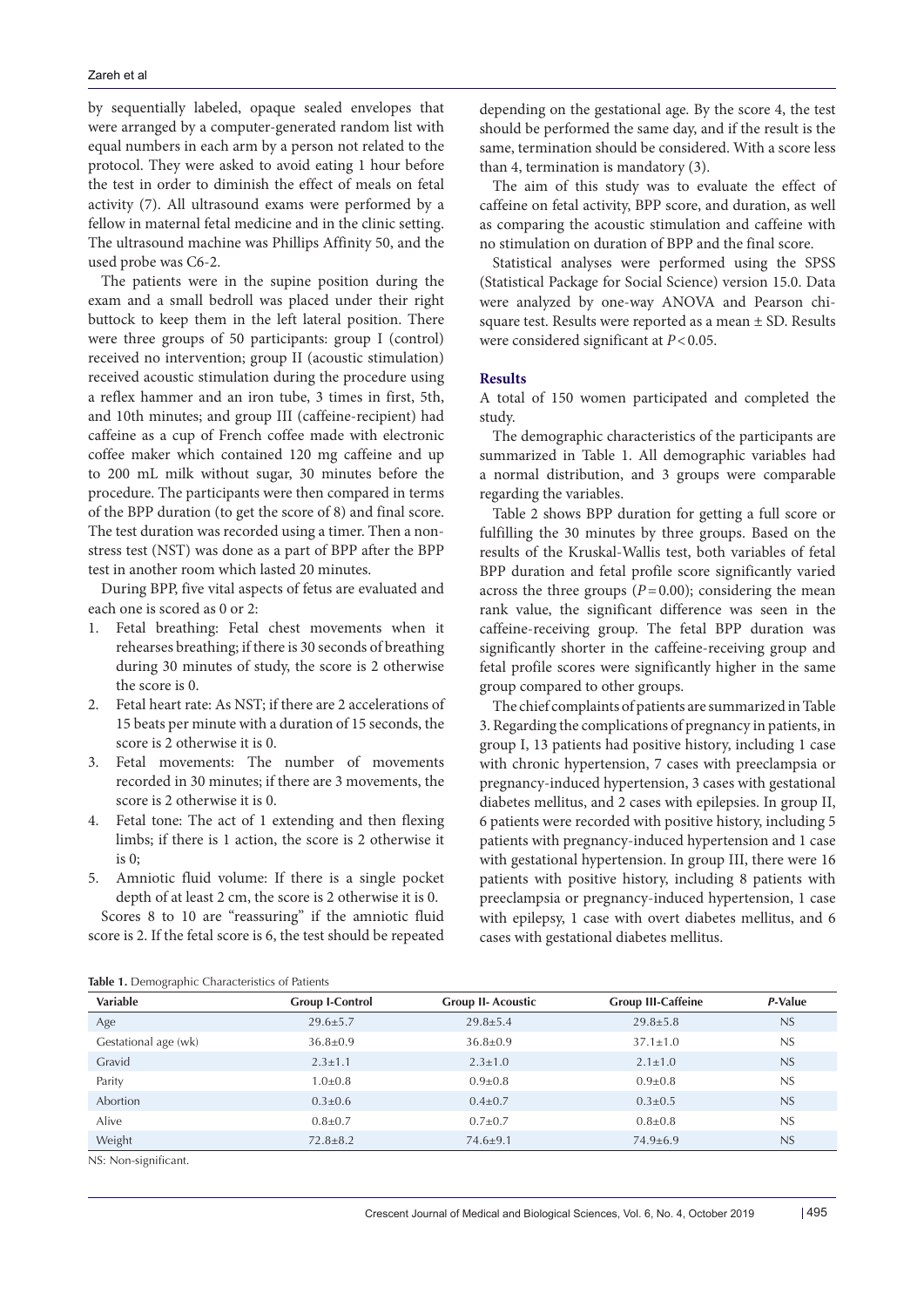Zareh et al

**Table 2.** BPP Results for 3 Groups

|                       | <b>Group I-Control</b> | <b>Group II- Acoustic</b> | <b>Group III-Caffeine</b> | P Value |  |
|-----------------------|------------------------|---------------------------|---------------------------|---------|--|
| Duration of BPP (min) | $28.5 \pm 3.1$         | $27.9 \pm 3.8$            | $13.3 + 6.6$              | 0.00    |  |
| Score of BPP          | $8.0 + 1.7$            | $8.0 \pm 1.7$             | $9.4 \pm 1.3$             | 0.00    |  |

| Table 3. The Chief Complaints of Patients in 3 Groups |  |  |  |
|-------------------------------------------------------|--|--|--|
|-------------------------------------------------------|--|--|--|

|                    | DM | <b>Decreased Fetal Movements</b> | <b>High Risk Pregnancy</b> | <b>Oligohydramnios</b> | <b>IUGR</b> | <b>PPROM and Preterm Labor</b> |
|--------------------|----|----------------------------------|----------------------------|------------------------|-------------|--------------------------------|
| Group I-control    |    |                                  |                            |                        |             |                                |
| Group II- acoustic |    |                                  |                            |                        |             |                                |
| Group III-caffeine |    |                                  |                            |                        |             |                                |

Abbreviations: DM, Diabetes mellitus; IUGR, Intrauterine growth restriction; PPROM: Preterm premature rupture of membrane.

The reactive NST results were 64%, 72%, and 88% for groups I, II, and III, respectively. *P* value was 0.00 which shows a significant difference in the reactivity of NST among the groups. In the group III (caffeine-receiving group), the result was significant and more frequently reactive.

# **Discussion**

Decreased fetal activity may be the sign of a compromised fetus. In this regard, various fetal surveillance tests have been described to evaluate the movement of fetus in order to determine fetal well-being and oxygenation (2). BPP is regarded as one of the main techniques of fetal assessment. False positive results that lead to additional evaluations, are common, especially in scores of 6 to 8. A false positive result is an abnormal test result that is followed by a normal back-up test. If any factor can diminish the false positive rate, it will be useful in clinic. Several factors have been described in affecting fetal activity during fetal assessment. Researchers believe that fetal activity is influenced by various factors. For instance, maternal diet, caffeine consumption (7,8), and acoustic stimulation (9) are associated with the increased fetal activity. Some studies have shown that fetal breathing could be affected by caffeine use (8,12).

The results of the present study demonstrated that BPP duration was significantly shorter in the pregnant women who had caffeine 30 minutes before the ultrasound exam compared to the control group and acoustic stimulation group. In the group of acoustic stimulation, the test duration was shorter than that in the control group, though the difference was non-significant. Buscicchio et al demonstrated a significant stimulating action on the fetal movement by cocoa (6). Mulder et al reported increases in active wakefulness and general movements of fetus after coffee consumption (11).

Our results were in contrast with those of Esin et al who reported that the effect of bitter chocolate on maternal perception of fetal movements was not different from the group who received no intervention (5).

The BPP scores were significantly higher in the caffeine-

receiving group compared to the other two groups, meaning that caffeine could decrease false positive results. Similar BPP results were obtained for both acoustic stimulation group and control group. These results were in contrast with the results of previous studies in which effectiveness of acoustic stimulation on fetal movement was reported. Such discrepancy in results may be attributed to the technique of acoustic stimulation used in the present study. Devoe et al reported a rapid occurrence of acceleration in NST following the use of vibroacoustic stimulation (12). Turitz et al also reported a reduction in the time of reactivity of NST with vibroacoustic stimulation (13).

The NST results were significantly more reactive in the caffeine-receiving group, which is due to more fetal activity in this group. However, no significant difference was observed between the control and acoustic stimulation groups in terms of NST. This result was in contrast with that of Esin et al who reported no difference in the NST results between control and chocolate groups. Xi et al reported that acoustic stimulation decreased non- reactive NST (14), while in the present study, acoustic stimulation was used during BPP, so the results of NST were not different between the control and acoustic groups.

#### **Conclusions**

This randomized clinical trial suggests that even a shortterm consumption of caffeine-containing materials by mothers prior to the fetal BPP assessment can affect the test result and duration. The rate of false negative can also be reduced by the caffeine use.

#### **Conflict of Interests**

Authors have no conflict of interests.

# **Ethical Issues**

This randomized clinical trial received the institutional review board exemption of Tabriz University of Medical Sciences, Iran (Human Research Review Committee No.: IR.TBZMED.REC.1398.031). The written informed consent was also obtained from the participants after